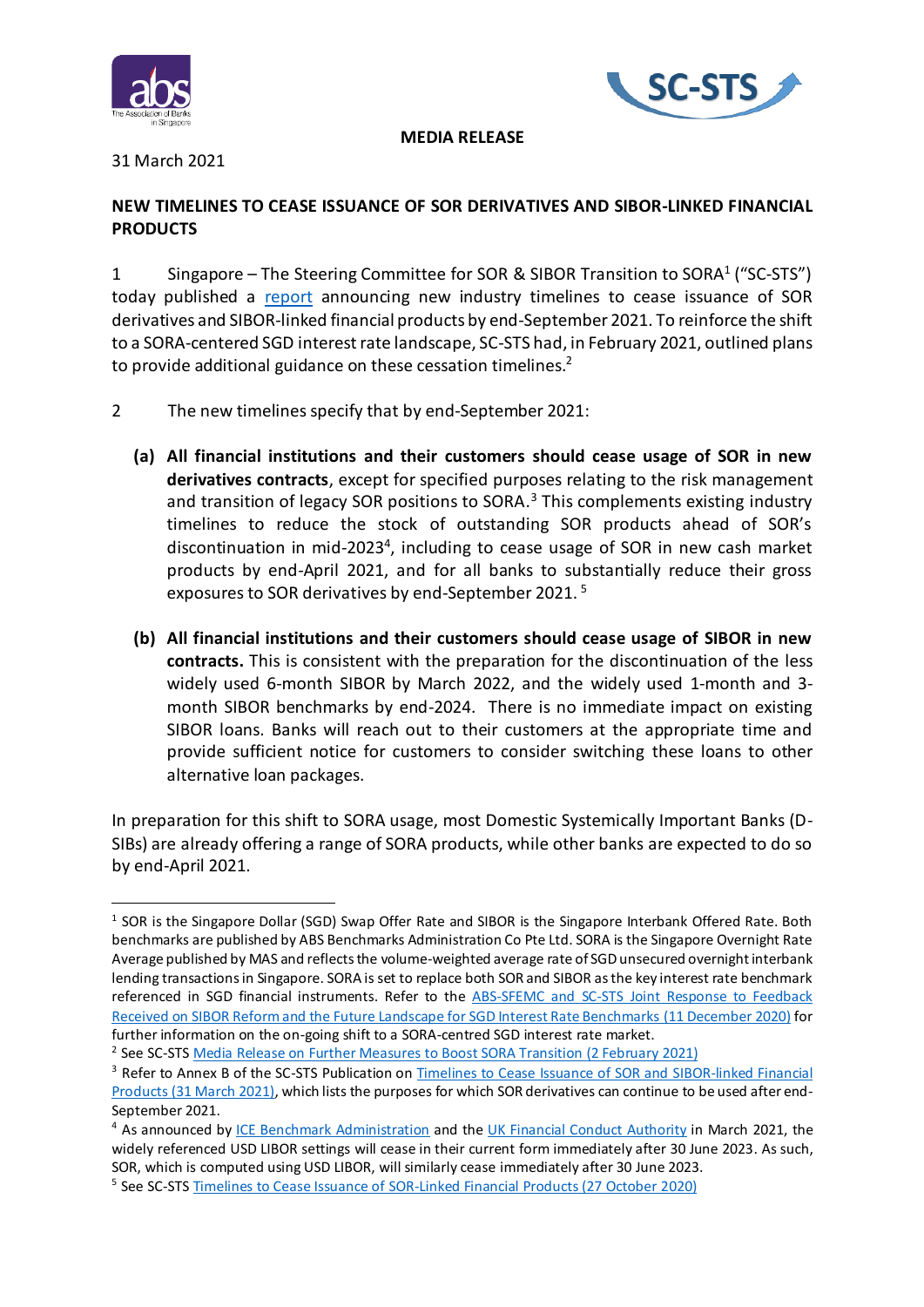3 While SOR remains available till mid-2023, liquidity in SOR derivatives markets has started to decline and this trend will likely accelerate with the new cessation timeline on the use of new SOR derivatives. SC-STS therefore strongly encourages market participants to take active steps to transition their SOR derivatives, loans and other contracts to SORA in 2021, when the liquidity conditions in the SOR-SORA basis swap markets is still expected to remain conducive. Market participants that are unable to actively transition contracts by end-2022 should incorporate appropriate fallback arrangements and expect increasing difficulties in managing such positions as liquidity in SOR markets declines further.

4 SC-STS has also reviewed its guidance around Fallback Rate (SOR), which was designed only as an interim fallback solution for contracts that cannot be transitioned to SORA before SOR ceases. It was previously announced that Fallback Rate (SOR) would be published for a period of about three years following the expected discontinuation of SOR after end-2021 (i.e. till end-2024). <sup>6</sup> With SOR now set to be discontinued later in mid-2023, more existing legacy SOR transactions would be able to mature and the need for extended Fallback Rate (SOR) arrangements would be much lower. Hence, SC-STS has decided to retain the original end-2024 end-date for Fallback Rate (SOR).

5 Mr Samuel Tsien, Group CEO of OCBC Bank, and ABS and SC-STS Chairman, said, "The industry has made significant progress over the past year to develop new SORA markets, including usage of SORA in a wide variety of cash market products and growing adoption in derivatives. Banks have been ramping up their preparations for the cessation of SOR usage in cash market products by end-April this year, and with that a shift to wider SORA usage. With this latest move by the industry committing to cease issuance of SOR derivatives and SIBORlinked products by end-September 2021, we look forward to a single SORA-centered interest rate benchmark regime, which will be beneficial to both customers and financial institutions for a more transparent and efficient market."

6 Mr Leong Sing Chiong, MAS Deputy Managing Director and SC-STS member, said, "MAS supports SC-STS' recommendations to further reduce reliance on SOR and SIBOR. Market participants should take active steps to shift both new use and legacy exposures to SORA, so as to minimise financial and operational risks as liquidity in SOR derivatives markets is expected to decline in 2022. Financial institutions and their customers should make good use of the current window of opportunity to actively transition from SOR to SORA."

7 The SC-STS report on "Timelines to Cease Issuance of SOR and SIBOR-Linked Financial Products" and previous publications can be foun[d here.](https://abs.org.sg/benchmark-rates/publication) For further queries, please email ABS Co. at [SORTransition@abs.org.sg](mailto:SORTransition@abs.org.sg) or call +65 6224 4300.

END

<sup>&</sup>lt;sup>6</sup> See SC-STS guidance o[n Role of Fallback Rate Arrangement for SOR Derivatives \(1 September 2020\)](https://abs.org.sg/docs/library/sc-sts-outlines-role-of-fallback-rate-arrangements-for-sor-derivatives.pdf)